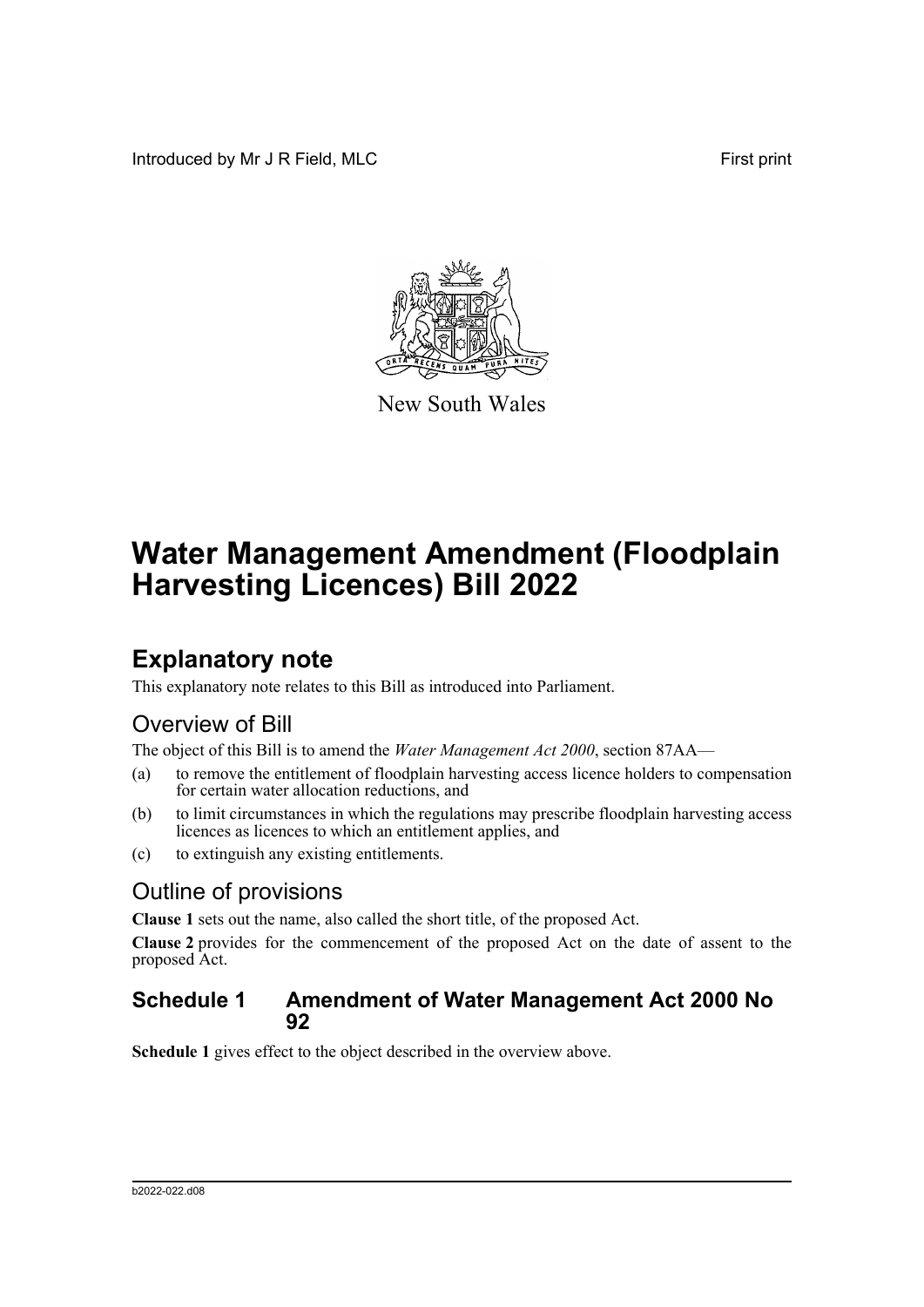Introduced by Mr J R Field, MLC First print



New South Wales

# **Water Management Amendment (Floodplain Harvesting Licences) Bill 2022**

## **Contents**

| <b>Schedule 1</b> | Amendment of Water Management Act 2000 No 92 |      |
|-------------------|----------------------------------------------|------|
|                   | 2 Commencement                               |      |
|                   | Name of Act                                  |      |
|                   |                                              | Page |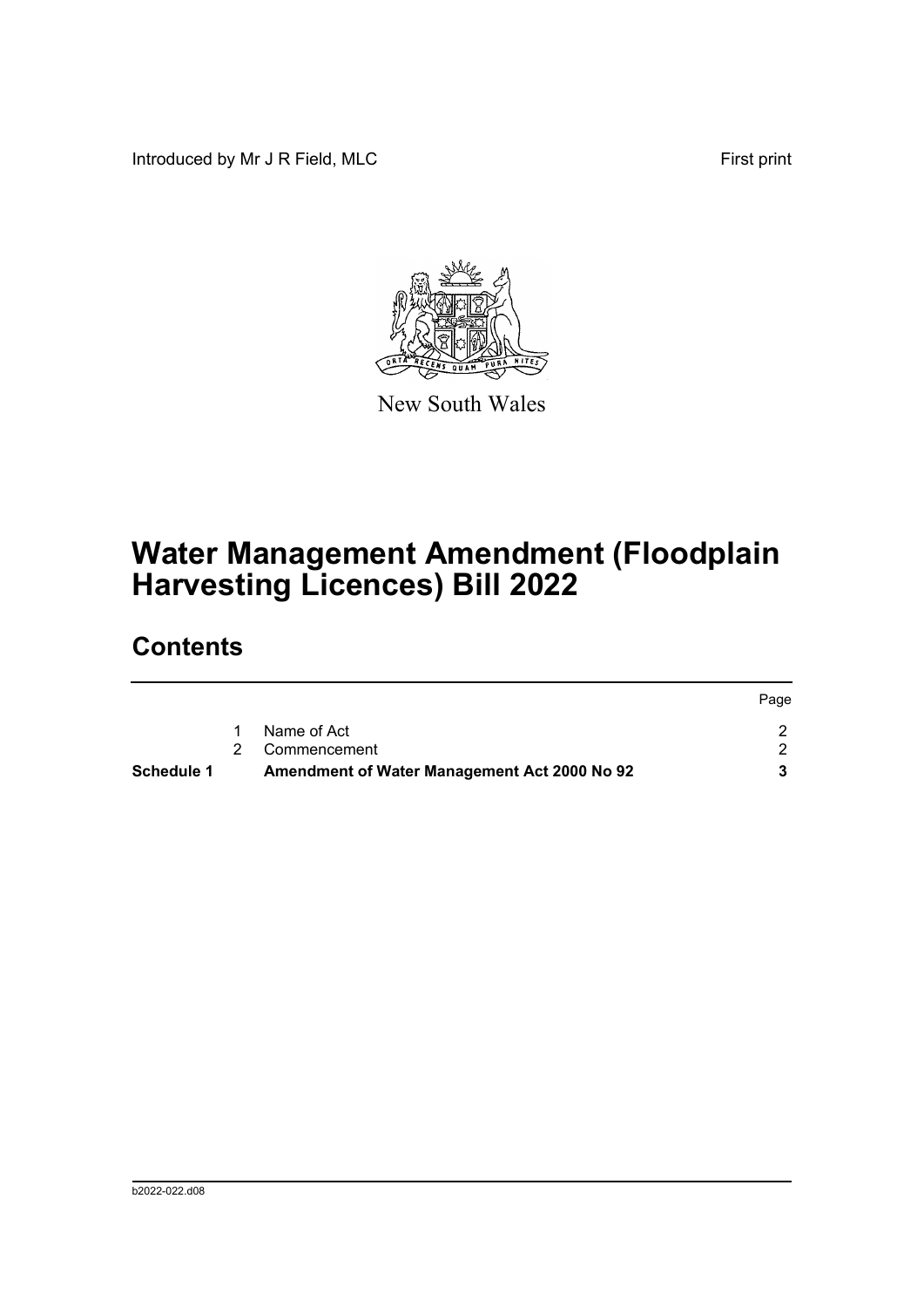

New South Wales

## **Water Management Amendment (Floodplain Harvesting Licences) Bill 2022**

No , 2022

#### **A Bill for**

An Act to amend the *Water Management Act 2000* to remove the entitlement of floodplain harvesting access licence holders to compensation for certain water allocation reductions.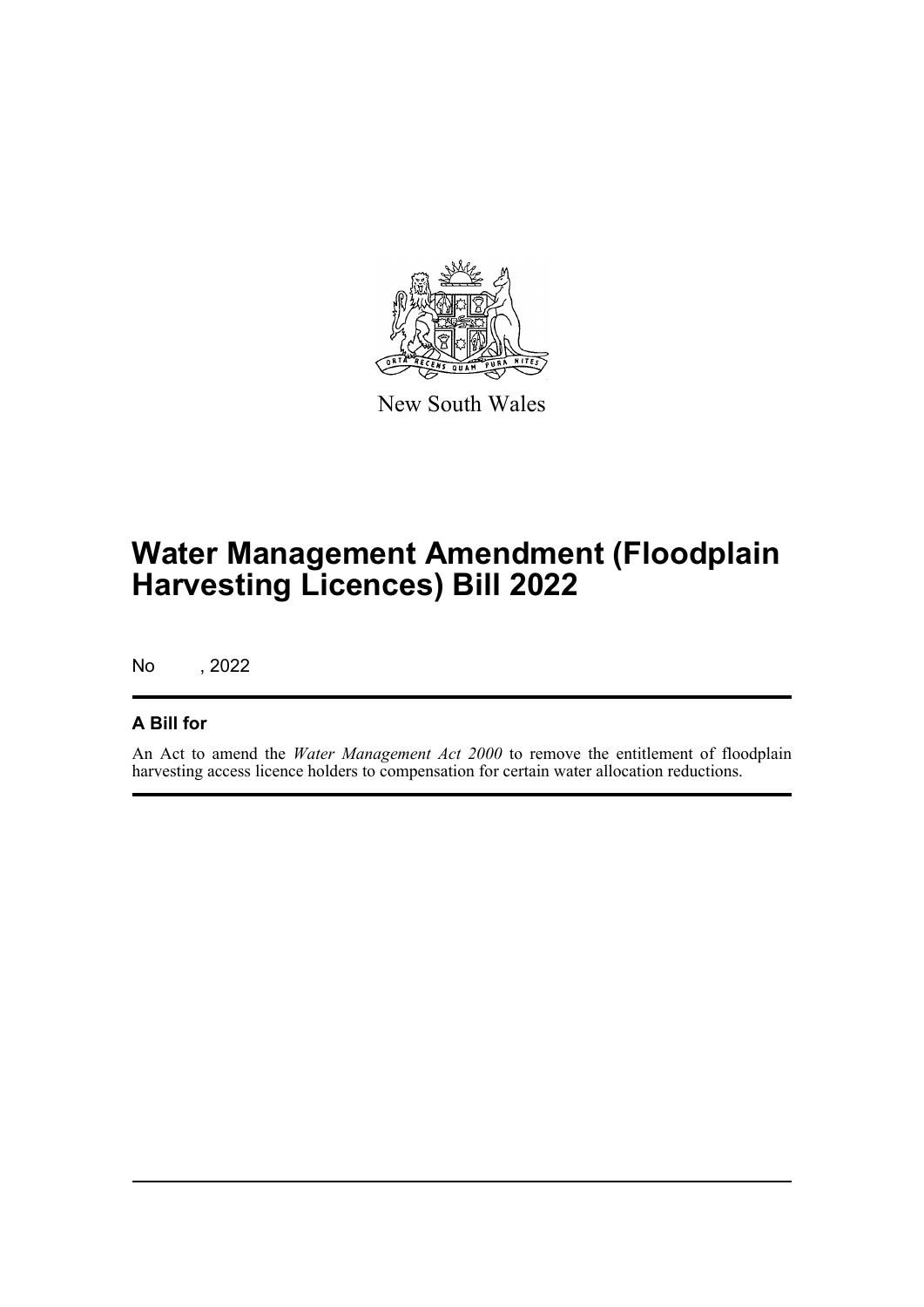Water Management Amendment (Floodplain Harvesting Licences) Bill 2022 [NSW]

<span id="page-3-1"></span><span id="page-3-0"></span>

| The Legislature of New South Wales enacts—                                                  |        |
|---------------------------------------------------------------------------------------------|--------|
| Name of Act                                                                                 | 2      |
| This Act is the Water Management Amendment (Floodplain Harvesting Licences)<br>Act $2022$ . | 3<br>4 |
| <b>Commencement</b>                                                                         | 5      |
| This Act commences on the date of assent to this Act.                                       | 6      |
|                                                                                             |        |